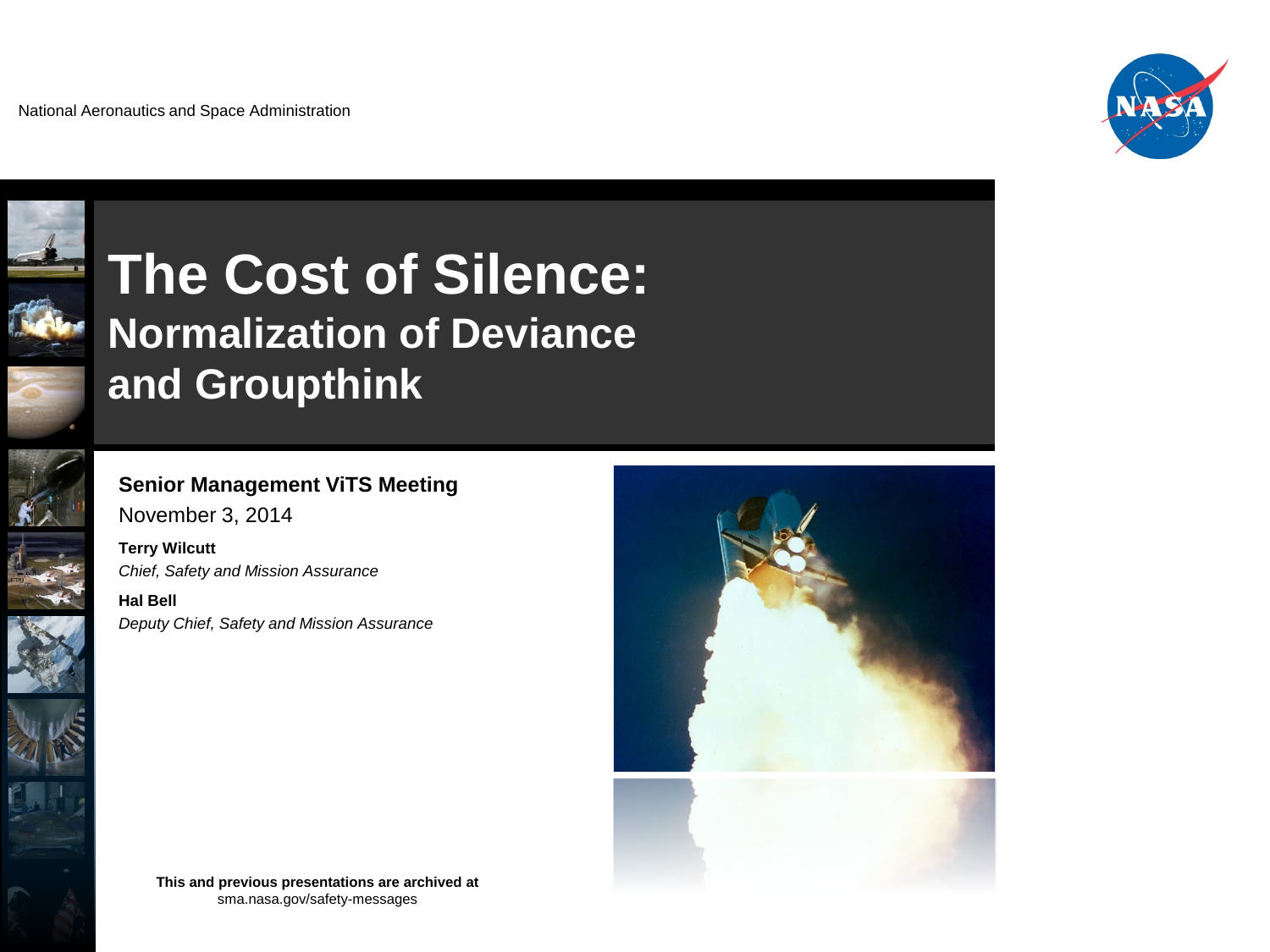## **Normalization of Deviance**

**Vaughan's Normalization of Deviance**





### **Examples**

• Shuttle Solid Rocket Booster O-ring received criticality 1 waivers despite design goal of no joint failures. *Joint material erosion and blow-by were accepted as risks.*

"Social normalization of deviance means that people within the organization

despite the fact that they far exceed their own rules for the elementary safety"

become so much accustomed to a deviation that they don't consider it as deviant,

- Shuttle External Tank foam loss was viewed as maintenance issue, not a safety-of-flight issue despite observed damage and design goal of no foam loss. *Foam strikes to orbiters were accepted as risks.*
- • Cruise ship *Costa Concordia* grounded on Isola del Giglio, Italy. *The ship captain consciously deviated from the approved course.*
- • International Space Station Extra-vehicular Activity-23 (ISS EVA-23) water in helmet close call occurred a week after a drink bag leaked in the same suit. *Previous drink bag leaks allowed a conclusion of the same problem.*

—Diane Vaughan, 1996





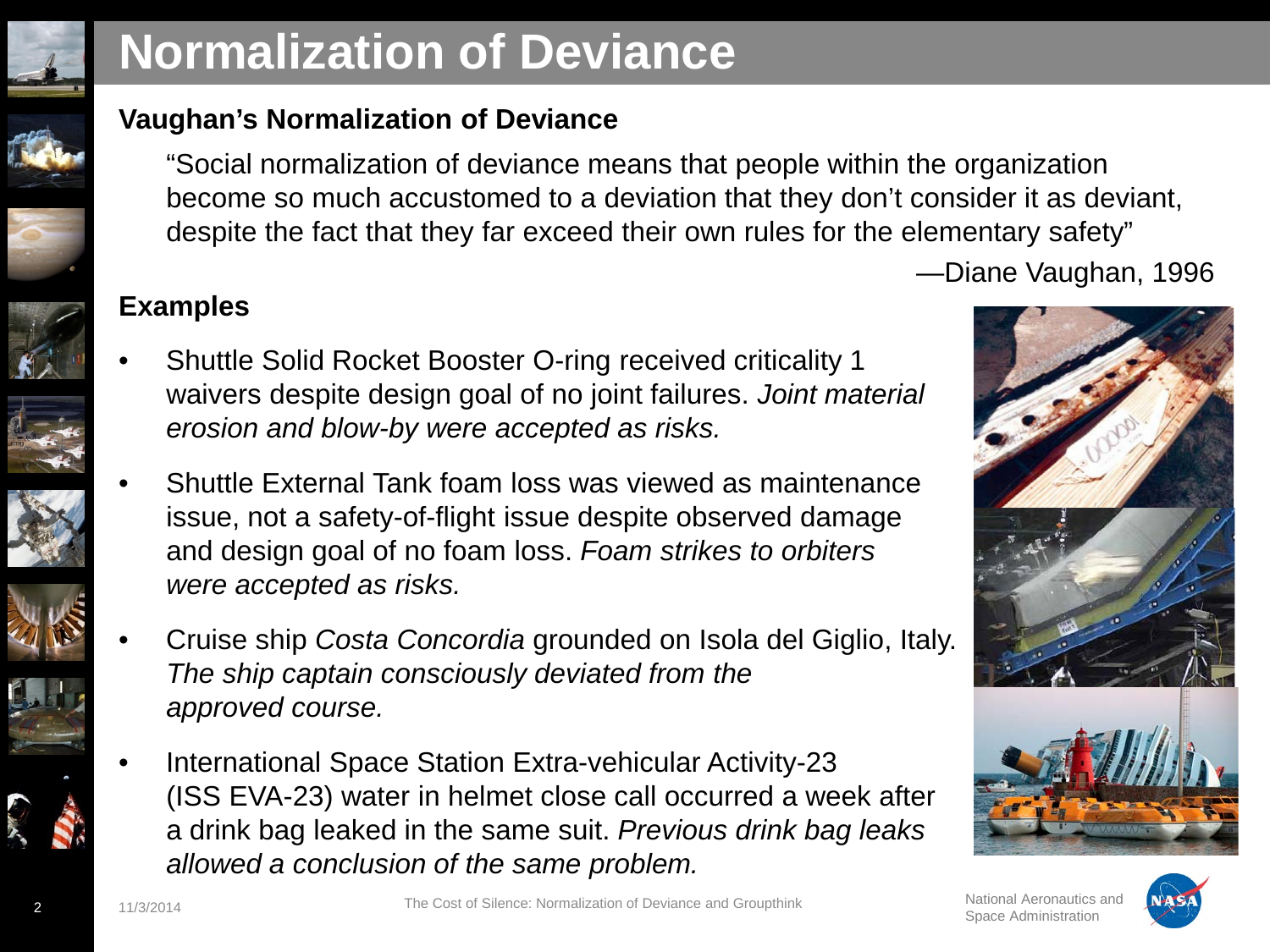## **Groupthink**

















#### **Normalization of Deviance Can Lead to Groupthink**

Richard Feynman compared the practice to Russian Roulette:

"When playing Russian roulette the fact that the first

shot got off safely is little comfort for the next. For a successful technology, reality must take precedence

over public relations, for nature cannot be fooled."

There's a natural human tendency to rationalize shortcuts under pressure, especially when nothing bad happens. The lack of bad outcomes can reinforce the "rightness" of trusting past success instead of objectively assessing risk.

In real life, it's more uncertain than that. We're not playing Russian roulette. When dealing with exotic new materials, thin technical margins or high-energy systems, we don't even know how many bullets are in the gun.

There are eight symptoms of groupthink. All of them need not be present for the process to influence decisions.



Space Administration

**RICHARD FEYNMAN**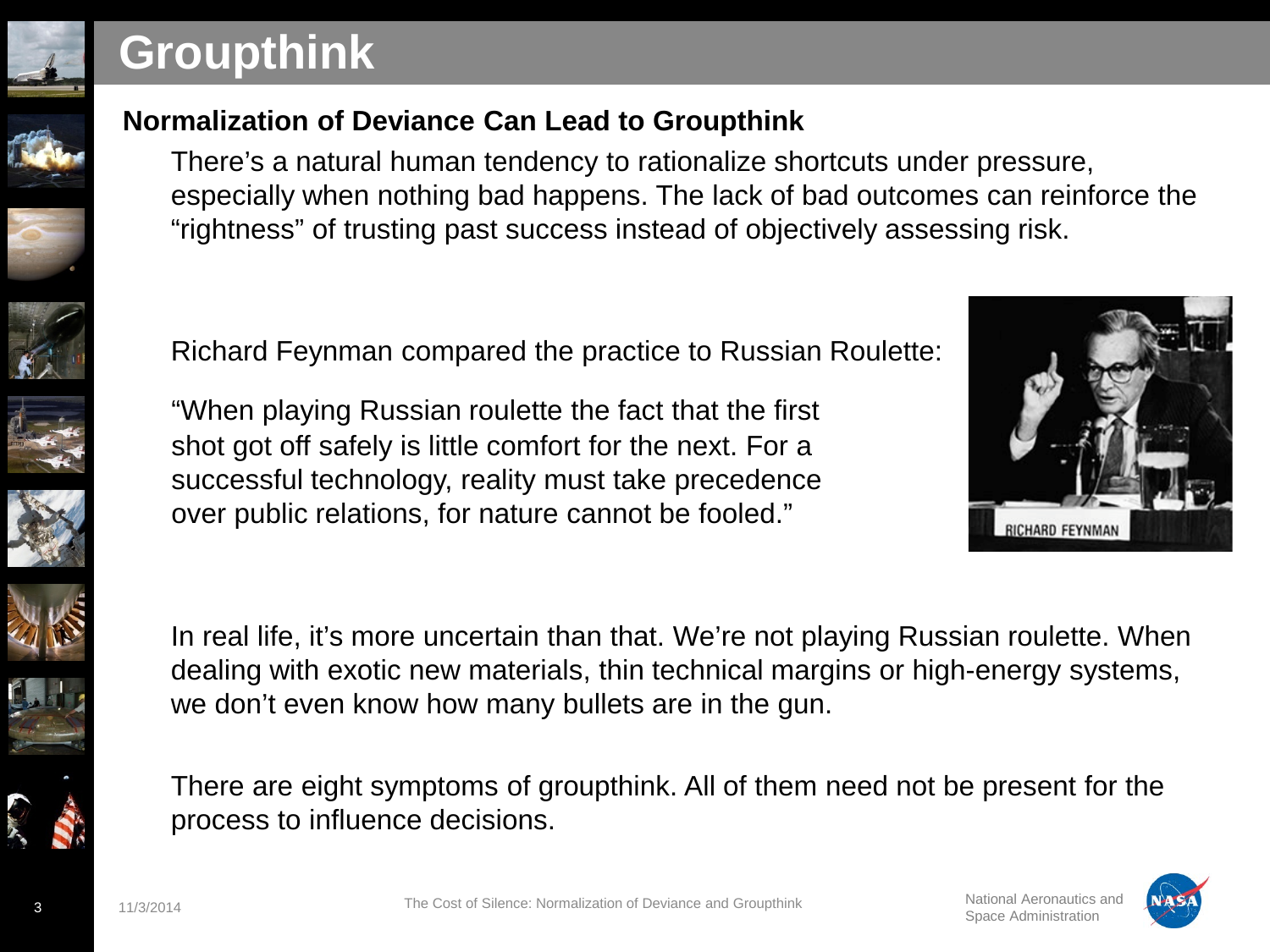

# **Eight Symptoms of Groupthink**

#### **Groupthink**

"…a quick and easy way to refer to a mode of thinking that persons engage in when they are deeply involved in a cohesive in-group, when concurrence-seeking becomes so dominant that it tends to override critical thinking or realistic appraisal of alternative courses of action."

—Irving l. Janis, 1982



#### **1. Illusion of Invulnerability**

When engineers raised the possibility of O-ring blow-by, it was said that this risk "was true of every other flight we have had."



#### **2. Belief in Inherent Morality of the Group**

"I had the distinct feeling that we were in the position of having to prove that it was unsafe instead of the other way around."

#### **3. Collective Rationalization**

"We were counting on the secondary O-ring to be the sealing O-ring under the worst case conditions."





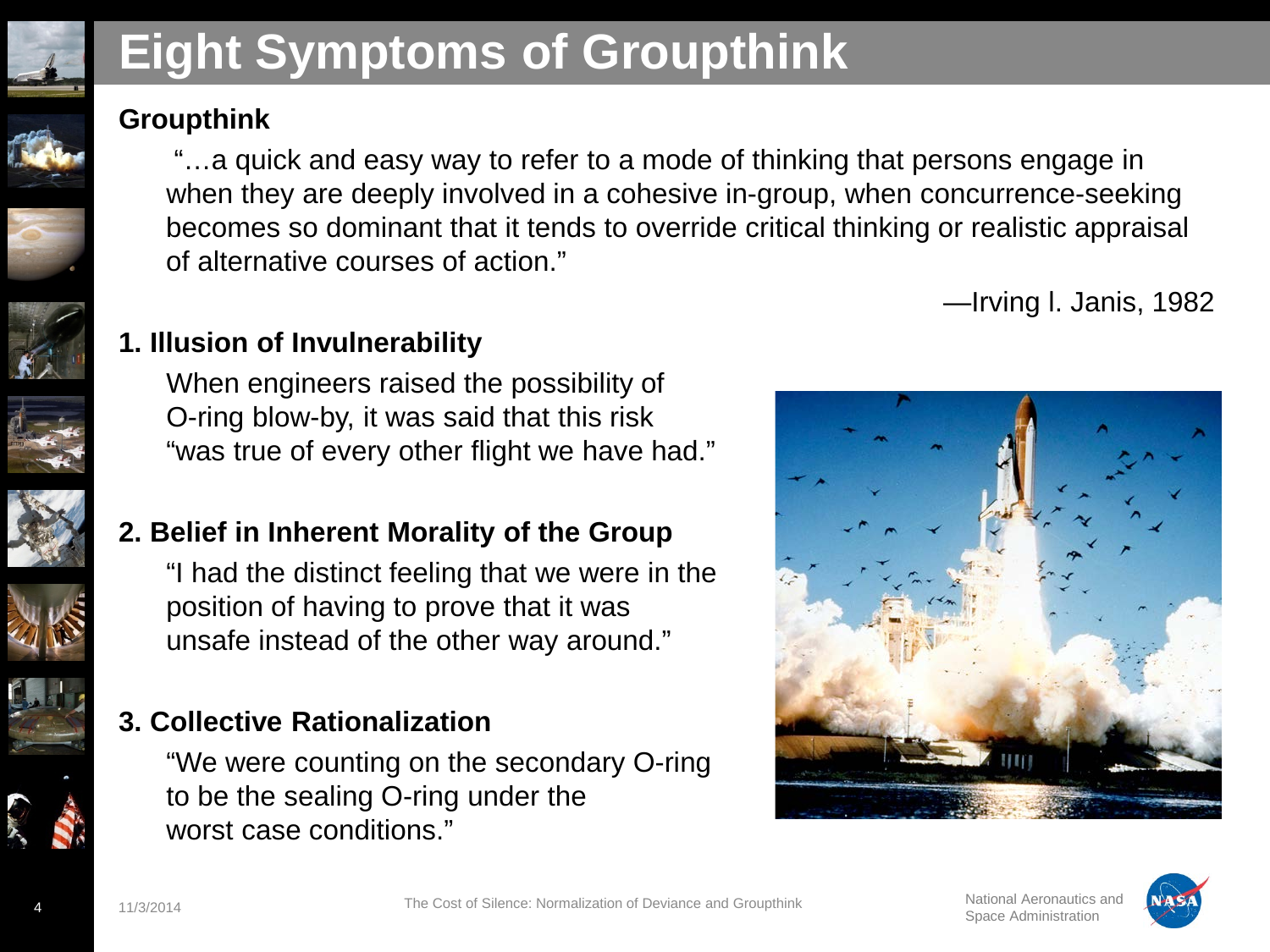

# **Eight Symptoms of Groupthink continued**

#### **4. Out-Group Stereotypes**

"My God, Thiokol, when do you want me to launch—next April?"

#### **5. Self-Censorship**

A no-go recommendation below 53  $\mathrm{^{\circ}F}$  at the pad became "Lower temperatures are in the direction of badness for O-rings."



#### **6. Illusion of Unanimity**

Silence is interpreted as agreement.



#### **7. Direct Pressure on Dissenters**

"Take off your engineering hat and put on your management hat."



Subject matter experts excluded from decision briefs and meetings.





Space Administration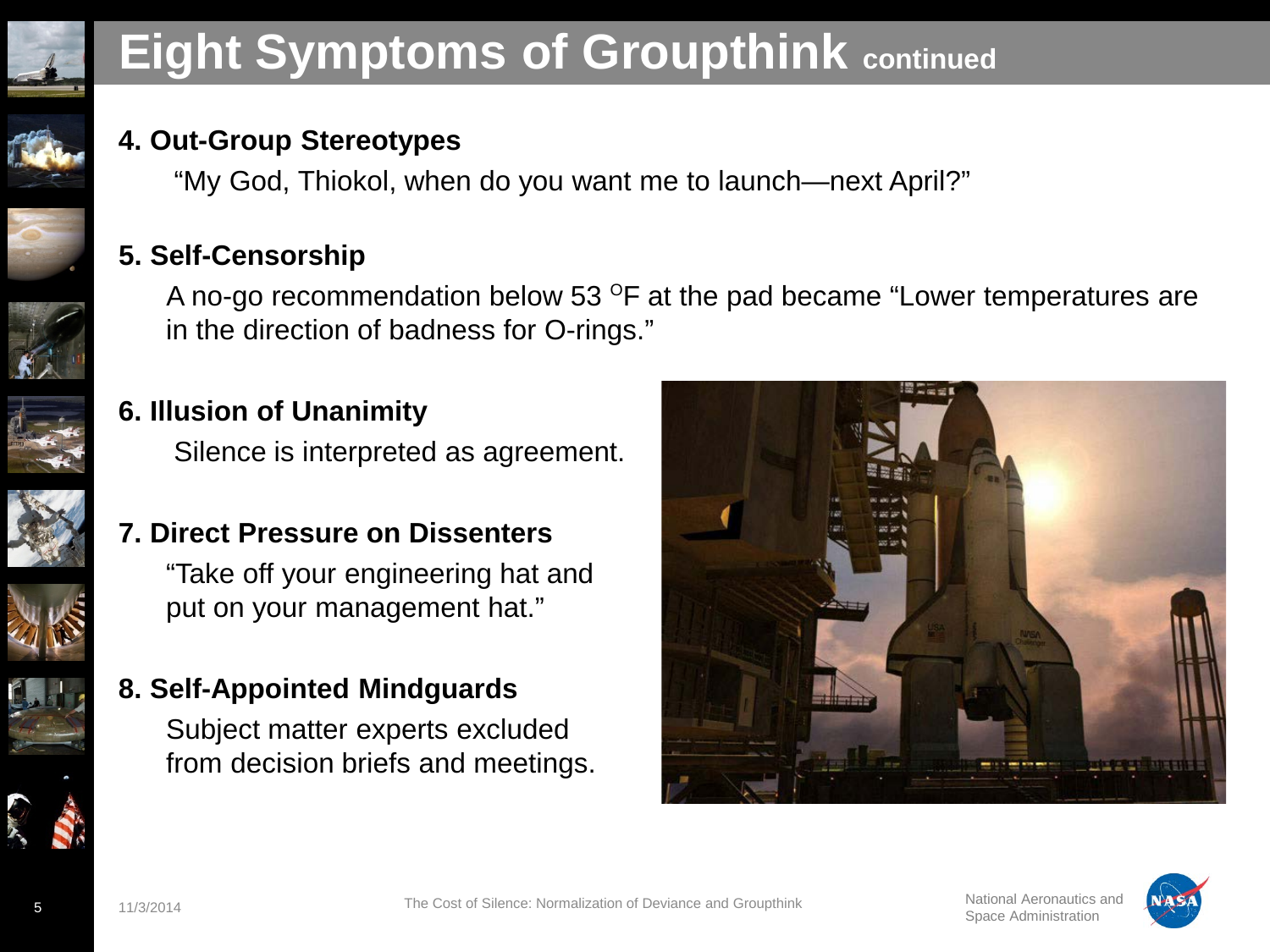

## **Recommendations**

- 
- 
- 
- 







- **1. Never use past success to redefine acceptable performance. Consider risk decision options after in-depth analysis and objective assessment of scenario-driven probability and severity.**
- **2. Require systems to be proven safe and effective to operate to a formally acceptable risk level, rather than the opposite.**
- **3. Prevent groupthink; know and avoid its symptoms. Appoint people to represent opposing views or ask everyone to voice their opinion before discussion.**
- **4. Keep safety programs independent from those activities they evaluate.**
- **5. Balance project schedule, milestones and operational tempo against available resources based on an impartial, comprehensive risk assessment.**
- **6. Employ a rigorous systems engineering process. Seek a safe and balanced design in the face of opposing interests and conflicting restraints. Focus on assessments to optimize the overall design and not favor one system/subsystem at the expense of another.**



Space Administration